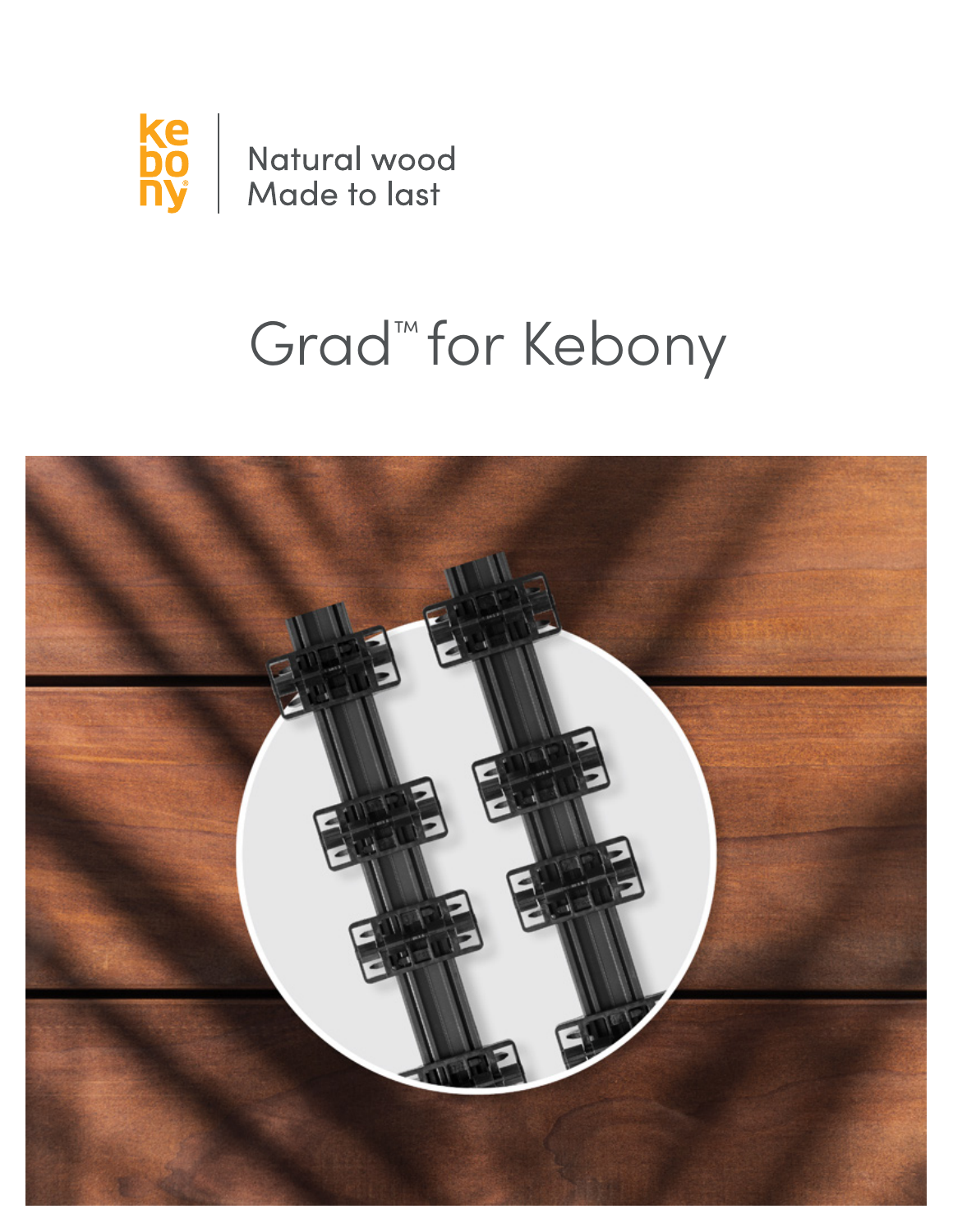

#### Grad™ Mini Rail

The Grad™ Mini Rail is designed to precisely and permanently lock the Kebony Grad™ Cladding in place quickly and easily. The rail clips come placed in the exact position so all you have to do is fasten the rails onto the sheathing or vapor barrier then snap the boards on. The rails create a natural air gap so there's no need to install furring strips ahead of time.

Based on the desired aesthetic, Mini Rails come in two different gap sizes and can be installed vertically or horizontally.

#### **HIGHLIGHTS**

- Patented clips pre-mounted on aluminum rails
- Uniform spacing for the perfect look
- Built-in air gap behind the boards
- A true hidden fastening system
- 50% faster installation time
- Made of 100% recyclable aluminum & POM (polyoxymethylene)
- No pre-drilling of the boards or rails required



Watch a video about the Mini Rail system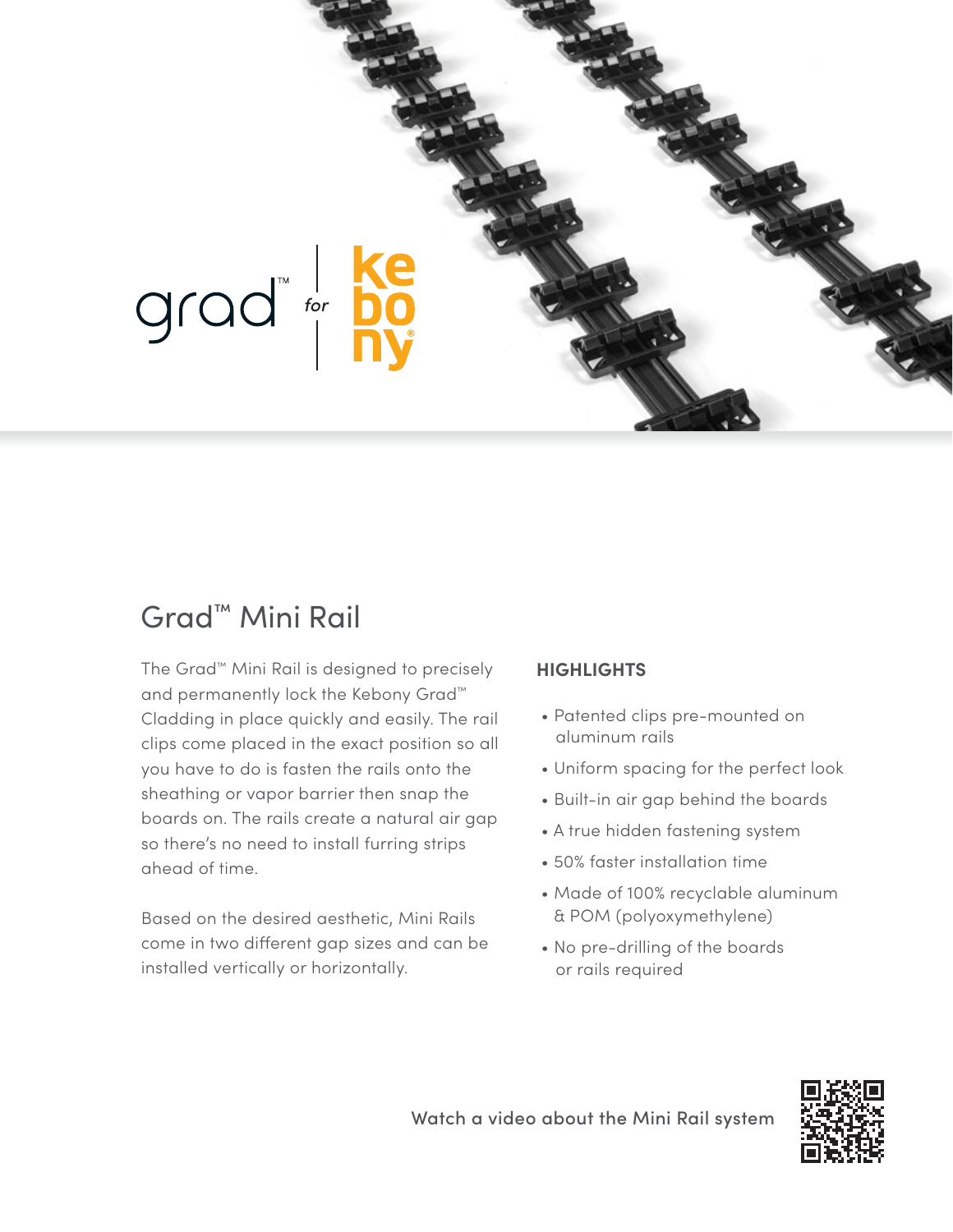## **1x6 w/Narrow Gap**

#### **Product Number: G2171**

Rail Length: Approximately 6 ft. Coverage: 200 sf/box (Based on 24" on center spacing)

> The narrow gap gives a similar appearance to a nickel gap profile.

**5⁄32"**

## **1x6 w/Wide Gap**

**Product Number: G2172** Rail Length: Approximately 6 ft. Coverage: 200 sf/box (Based on 24" on center spacing)



The wide gap gives a similar appearance to a shiplap profile.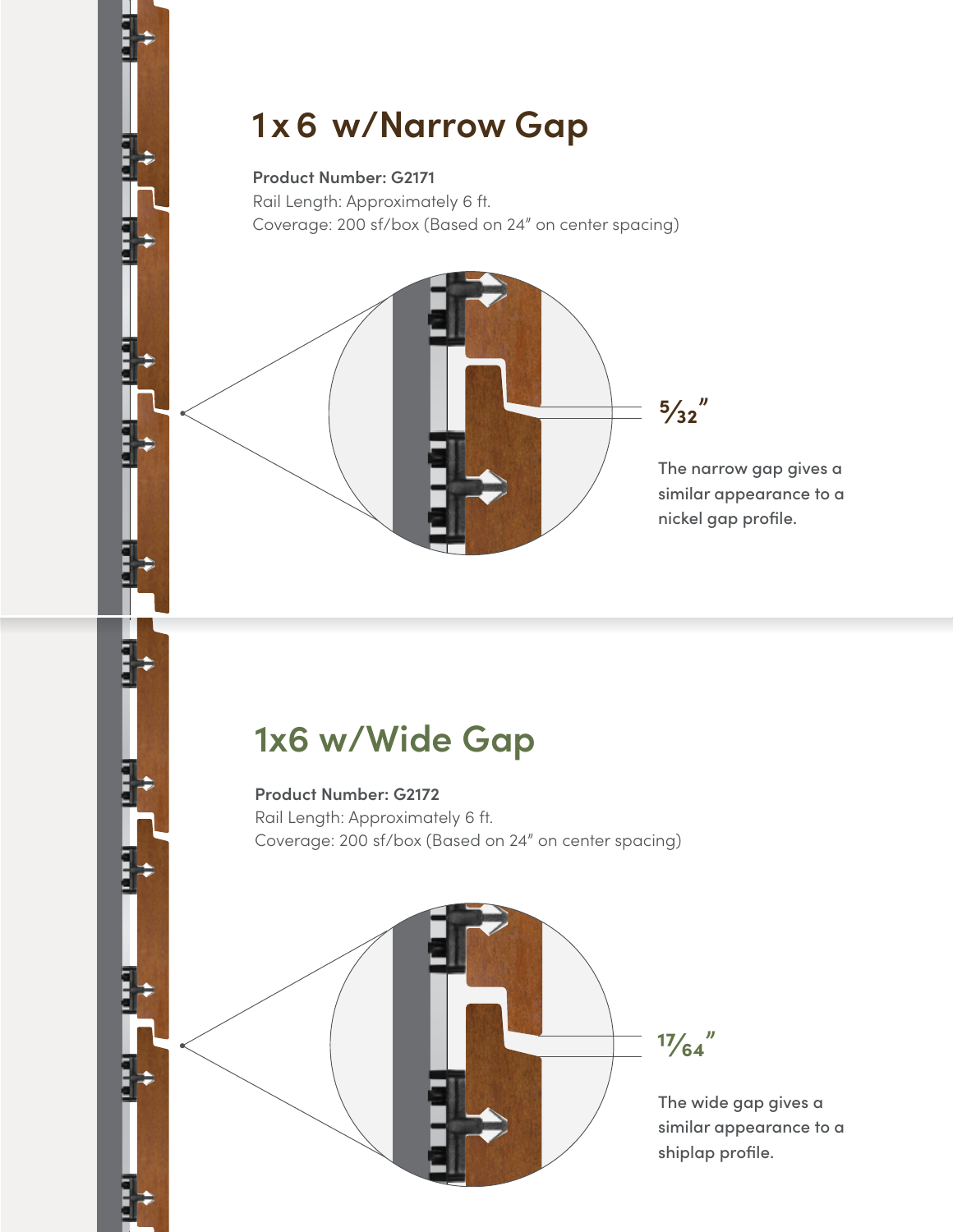## **Accessories**

### Grad™ Spacing Template

Included in your Mini Rail box will be a spacing template. This tool is placed between an existing rail and the next rail to keep alignment and gap spacing uniform across the project.



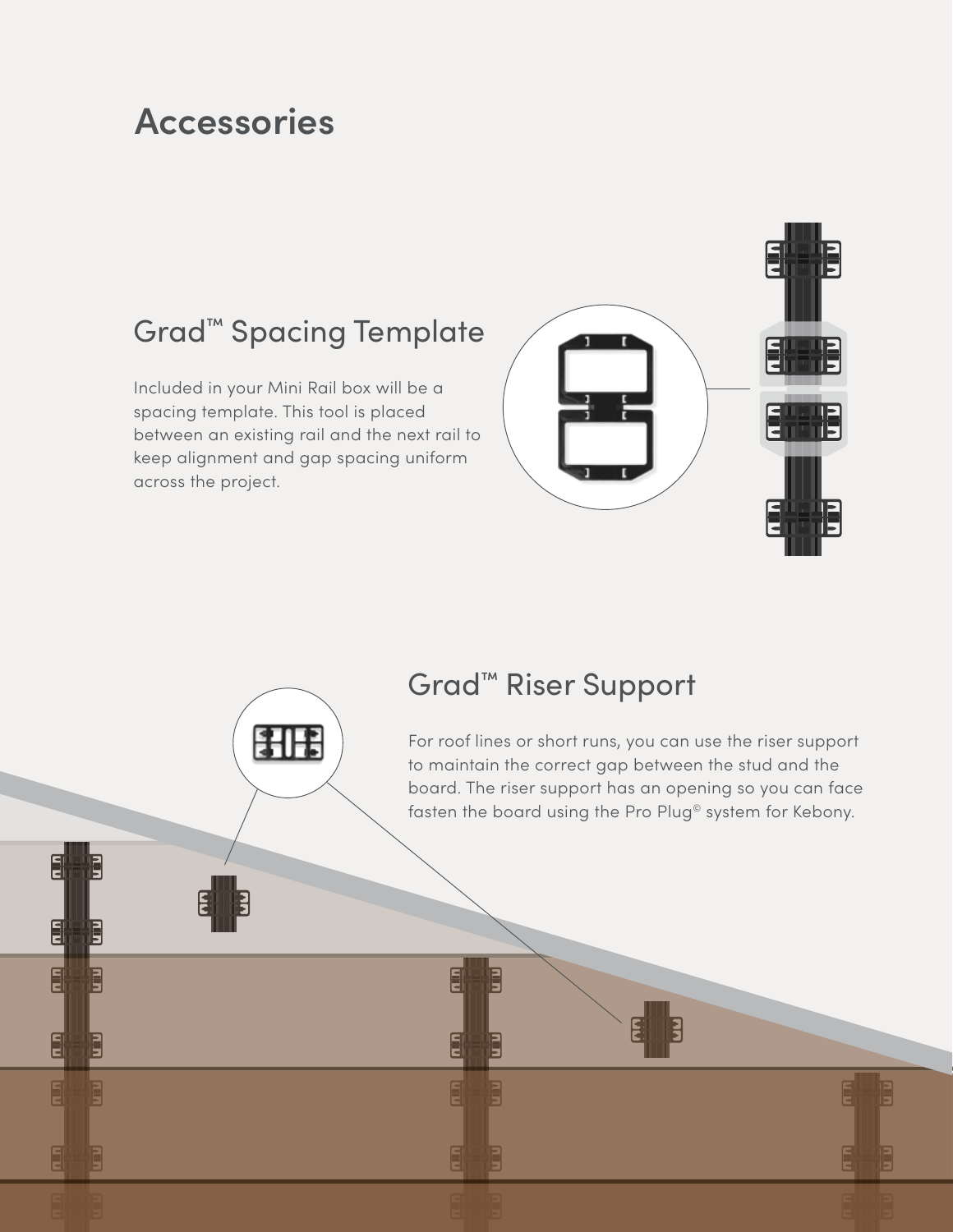

## Kebony Grad™ Cladding

#### **One Board Designed for Multiple Aesthetics**

Tired of trying to choose the perfect profile for your project? Should you use a shiplap profile or a tongue and groove, and what's the difference? In the end, we are all trying to achieve a certain look for our project without fasteners and endless profile options getting in the way. Our Clear Grad™ Cladding was designed to give you the look you want without the worry of choosing between custom profiles. The grooves on the back of the board fit seamlessly with the Grad™ system, giving you the option of installing

the board vertically or horizontally with 2 different gap sizes to choose from.

- 30 year warranty \*see warranty info on www.kebony.us
- 50-75 year expected life span
- No maintenance required
- Fades to silver-gray patina when left unfinished
- In stock, no custom milling required
- One board with 2 gap size options

| Profile                    | Product<br><b>Number</b> | <b>Product Name</b>                     | <b>Actual</b><br><b>Dimensions</b> | Lengths            |
|----------------------------|--------------------------|-----------------------------------------|------------------------------------|--------------------|
| $5\%''$<br>$\frac{13}{16}$ | #2682                    | 1x6 Clear<br>Grad <sup>™</sup> Cladding | $\frac{13}{16}$ X 5 $\frac{1}{16}$ | 10', 12', 14', 16' |